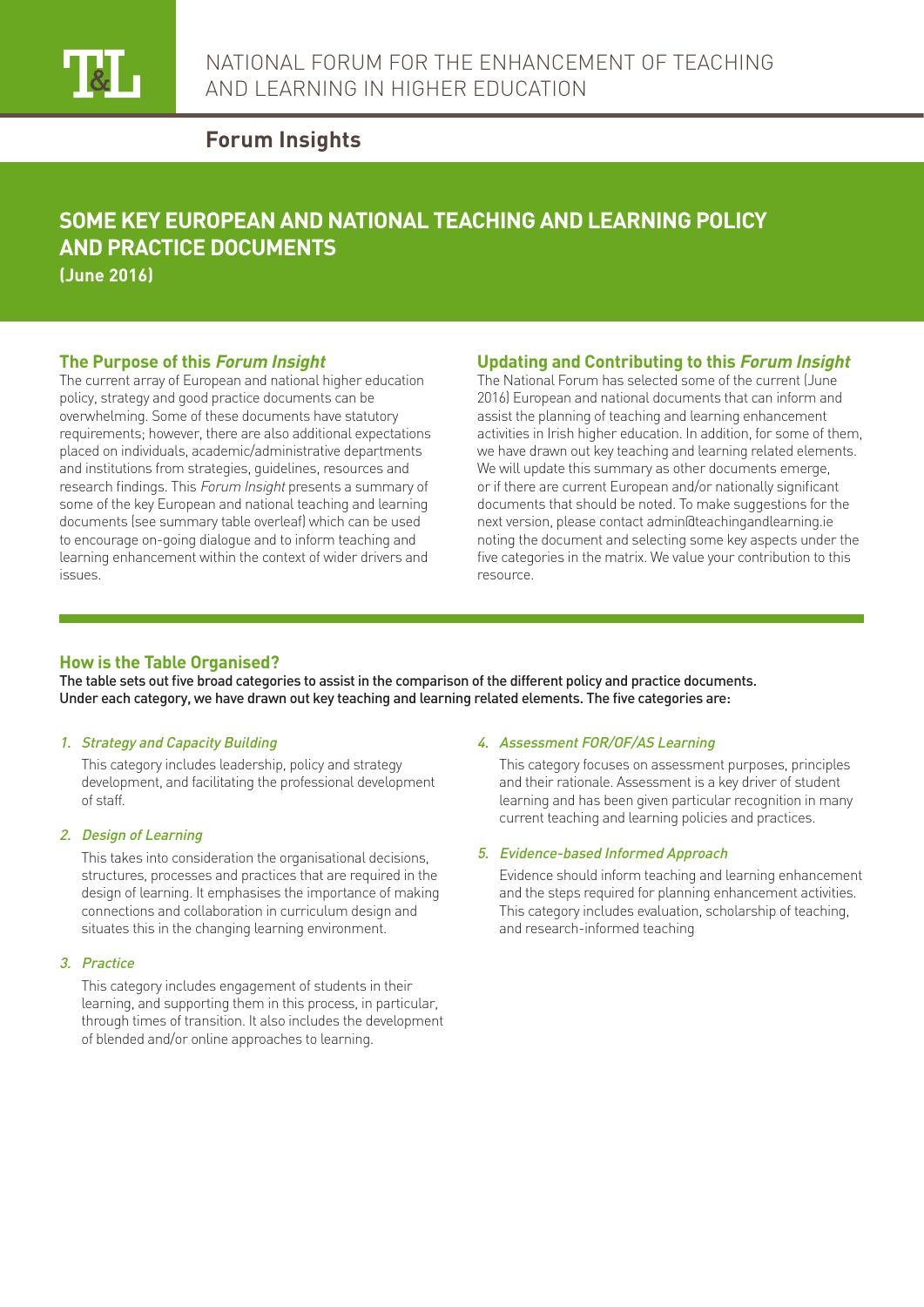# **Summary Table**

| <b>CATEGORIES</b>                                                                                                                                        | <b>ESG European QA</b><br>standards <sup>1</sup>                                                                                                                                                                                             | European High Level group:<br>Improving the quality of<br>teaching and learning in<br><b>Europe's higher education</b><br>institutions <sup>2</sup><br>(recommendations)                                                                                                                                                                                                                                                                                                                                                                                  | <b>European High Level Group:</b><br>New Modes of Learning <sup>3</sup> ;<br><b>European Commission</b><br><b>The Changing Pedagogical</b><br>Landscape <sup>20</sup>                                                                                                                                                                                                                                                                                  | <b>National Skills Strategy</b><br>2025 <sup>4</sup>                                                                                                                                                                                                                                                                                                                                                                                            | National Strategy for<br><b>Higher Education to</b><br>2030 (Hunt Report) <sup>5</sup><br><i><u><b><u>Irecommendationsl</u></b></u></i>                                                                                                                                                                                                                                                                                                                                                                                                                                                                                     |
|----------------------------------------------------------------------------------------------------------------------------------------------------------|----------------------------------------------------------------------------------------------------------------------------------------------------------------------------------------------------------------------------------------------|-----------------------------------------------------------------------------------------------------------------------------------------------------------------------------------------------------------------------------------------------------------------------------------------------------------------------------------------------------------------------------------------------------------------------------------------------------------------------------------------------------------------------------------------------------------|--------------------------------------------------------------------------------------------------------------------------------------------------------------------------------------------------------------------------------------------------------------------------------------------------------------------------------------------------------------------------------------------------------------------------------------------------------|-------------------------------------------------------------------------------------------------------------------------------------------------------------------------------------------------------------------------------------------------------------------------------------------------------------------------------------------------------------------------------------------------------------------------------------------------|-----------------------------------------------------------------------------------------------------------------------------------------------------------------------------------------------------------------------------------------------------------------------------------------------------------------------------------------------------------------------------------------------------------------------------------------------------------------------------------------------------------------------------------------------------------------------------------------------------------------------------|
| 1. Strategy and<br><b>Capacity Building</b><br>including<br>Leadership; Policy<br>Development;<br>Professional<br>Development of<br>Staff                | Institutions should<br>assure themselves of<br>the competence of their<br>teachers. (p13)                                                                                                                                                    | Development of an<br>institutional strategy for<br>teaching. (p27) Academic<br>staff are employed to teach<br>well to a high professional<br>standard. (principle, p15)<br>Academic staff are well<br>trained. (p15) New staff have<br>a teaching qualification.<br>(p15) Opportunities for CPD.<br>(p15) Up to date over their<br>career (p15, see also Rec.<br>4, p5J. Teaching entrance<br>and promotion should<br>take account of teaching<br>performance. (Rec. 5)                                                                                   | Strategic vision and<br>leadership is needed to<br>address these perceptions<br>and to more fully engage<br>staff in the potential offered<br>by new modes of learning<br>and teaching. $3$ (p27)<br>All staff teaching in higher<br>education institutions should<br>receive training in relevant<br>digital technologies and<br>pedagogies as part of initial<br>training and continuous<br>professional development. <sup>3</sup><br>[p. 54]        | Education and training<br>providers will place a<br>stronger focus on providing<br>skills development<br>opportunities that are<br>relevant to the needs of<br>learners, society and the<br>economy. [p11]<br>People in Ireland will engage<br>more in lifelong learning.<br>[p11]                                                                                                                                                              | All higher education<br>institutions must ensure that<br>all teaching staff are both<br>qualified and competent<br>in teaching and learning<br>and should support on-<br>going development and<br>improvement of their skills.<br>[Rec. 8]                                                                                                                                                                                                                                                                                                                                                                                  |
| 2. Design of<br>Learning<br>including<br>Designing<br>Curriculum;<br>Connections and<br>Collaboration;<br>Learning<br>Environment                        | Institutions should<br>have processes for the<br>design and approval of<br>their programmes. The<br>programmes should be<br>designed so that they meet<br>the objectives set for them,<br>including the intended<br>learning outcomes. (p11) | Curriculum should be<br>developed through dialogue<br>and partnerships with<br>students, graduates<br>and other stakeholders.<br>(p41) Institutions<br>should introduce and<br>promote cross, trans and<br>interdisciplinary approaches<br>to T&L to develop breadth<br>of understanding and<br>entrepreneurial and<br>innovative mindsets (p47)<br>Institutions should develop<br>international dimensions of<br>their curricula.                                                                                                                        | The integration of new<br>technologies and pedagogies<br>needs to be placed at<br>the heart of institutions'<br>teaching and learning<br>strategies, and they<br>should become an integral<br>component of everyday<br>institutional business. <sup>3</sup><br>(p. 27) Countries should<br>put in place measures to<br>support universities in their<br>innovation in pedagogies<br>lincluding learning design<br>and assessment). <sup>20</sup> (p12) | We will support an increase<br>in the supply of skills in the<br>labour market. (p11)                                                                                                                                                                                                                                                                                                                                                           | Higher education students<br>of the future should have<br>an excellent teaching<br>and learning experience,<br>informed by up-to-date<br>research and facilitated<br>by a high-quality learning<br>environment, with state-<br>of-the-art learning<br>resources, such as libraries,<br>laboratories, and e-learning<br>facilities. (Rec. 1) Students<br>should develop the generic<br>skills needed for effective<br>engagement in society and<br>in the workplace. (Rec. 6)<br>Engagement with the wider<br>community must become<br>more firmly embedded in the<br>mission of higher education<br>institutions. (Rec. 14) |
| 3. Practice<br>including<br>Engaging<br>Teaching/learning<br>Approaches;<br>Supporting<br>Students in<br>Transition; and<br>Blended/Online<br>Approaches | Institutions should ensure<br>that programmes are<br>delivered in a way that<br>encourages students in an<br>active role. Students have a<br>role in quality review. (p12)                                                                   | Active student learning is<br>essential in governance,<br>curriculum design etc.<br>(principle 15) Curriculum<br>should be developed through<br>dialogue and partnerships<br>with students, graduates and<br>other stakeholders. [p41]<br>Institutions should establish.<br>quidance, mentoring<br>and tracking systems to<br>support students. (p45) HE<br>institutions should support<br>their teachers to develop<br>the skills for online and<br>other forms of teaching, and<br>should explore technology to<br>improve the quality of T&L.<br>[p49] |                                                                                                                                                                                                                                                                                                                                                                                                                                                        | There will be a specific<br>focus on active inclusion<br>to support participation in<br>education and training and<br>the labour market. (p11)<br>Teaching and learning at all<br>stages of education will be<br>continually enhanced and<br>evaluated. (p11) Providers<br>will place a stronger<br>focus on providing skills-<br>development opportunities<br>that are relevant to the<br>needs of learners, society<br>and the economy. (p11) | The Irish higher education<br>system must continue to<br>develop clear routes of<br>progression and transfer,<br>as well as non-traditional<br>entry routes. (Rec. 4) Higher<br>education institutions should<br>prepare first-year students<br>better for their learning<br>experience, so that they<br>can engage with it more<br>successfully. (Rec. 5)                                                                                                                                                                                                                                                                  |
| 4. Assessment<br>FOR/OF/AS<br>including<br>Assessment<br>Purposes;<br>Principles; and<br>their Rationale                                                 | Assessments are consistent.<br>fair Students are given<br>feedbackCriteria for and<br>method of assessment are<br>published in advance Staff<br>receive support. (p12)                                                                       | Student performance in<br>learning activities should be<br>assessed against clear and<br>agreed outcomes, developed<br>in partnership with all<br>faculty members involved in<br>their delivery. (p43)                                                                                                                                                                                                                                                                                                                                                    | Countries should put in<br>place measures to support<br>universities in their<br>innovation in pedagogies<br>lincluding learning design<br>and assessment). <sup>20</sup> (p12)                                                                                                                                                                                                                                                                        |                                                                                                                                                                                                                                                                                                                                                                                                                                                 |                                                                                                                                                                                                                                                                                                                                                                                                                                                                                                                                                                                                                             |
| 5. Evidence-<br>based Informed<br>Teaching<br>including<br>Evaluation;<br>Scholarship<br>of Teaching;<br>Research-<br>informed teaching                  | On-going monitoring and<br>review (p15). Institutions<br>should ensure they collect<br>analyse and use relevant<br>information for the effective<br>management of their<br>programmes, including<br>student satisfaction. (p14)              | Take account of student<br>feedback to lead to<br>improvements. (p29)<br>Heads of Institutions and<br>institutional leaders should<br>recognise and reward<br>higher-education teachers<br>who make significant<br>contribution to improving<br>the quality of teaching and<br>learning, whether through<br>their practice or through<br>their research into T&L. (rec<br>6, p37)                                                                                                                                                                         | Certification can be used<br>to support research into<br>teaching and learning,<br>which itself is an important<br>part of raising the profile of<br>university teaching. <sup>20</sup> (p12)                                                                                                                                                                                                                                                          | The quality of teaching and<br>learning at all stages of<br>education will be continually<br>enhanced and evaluated.<br>[p11]                                                                                                                                                                                                                                                                                                                   | Higher education institutions<br>should put in place systems<br>to capture feedback<br>from students, and use<br>this feedback to inform<br>institutional and programme<br>management. (Rec. 2) Every<br>student should learn in an<br>environment that is informed<br>by research, scholarship<br>and up-to-date practice and<br>knowledge, in a high-quality<br>learning environment.<br>[Rec. 3]                                                                                                                                                                                                                         |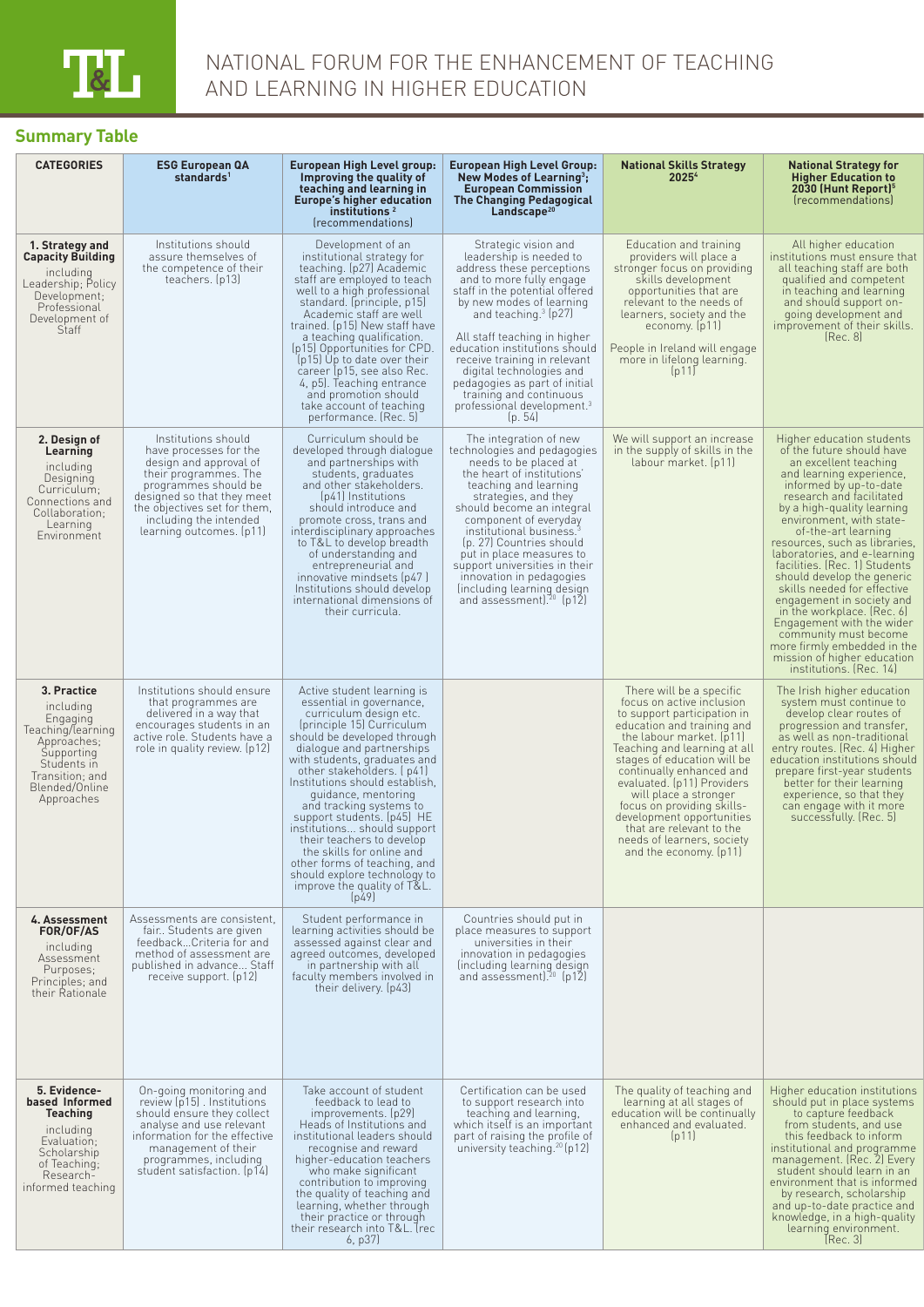

| QQI (2016) Core Statutory<br><b>QA Guidelines</b> <sup>6</sup>                                                                                                                                                                                                                                                                                                                                                                                                                             | <b>HEA (2013) Institutional</b><br>Mission-based compacts: <sup>7</sup> HEA<br>(2016a) Strategic Dialogue<br>Cycle 2 outcomes <sup>8</sup>                                                                                                                                                                                                                                                                                                                                         | <b>National Plan for Equity of</b><br><b>Access to Higher Education</b> <sup>9</sup>                                                                                                                                                                                                                   | <b>National Student Engagement</b><br>reports: ISSE $(2015)$ : <sup>18</sup> HEA<br>working group report (2016b) <sup>19</sup>                                                                                                                                                                                                                      | <b>National Forum's Key Policies</b><br>and Reports 10, 11, 12, 13, 14, 15, 16, 17                                                                                                                                                                                                                             |
|--------------------------------------------------------------------------------------------------------------------------------------------------------------------------------------------------------------------------------------------------------------------------------------------------------------------------------------------------------------------------------------------------------------------------------------------------------------------------------------------|------------------------------------------------------------------------------------------------------------------------------------------------------------------------------------------------------------------------------------------------------------------------------------------------------------------------------------------------------------------------------------------------------------------------------------------------------------------------------------|--------------------------------------------------------------------------------------------------------------------------------------------------------------------------------------------------------------------------------------------------------------------------------------------------------|-----------------------------------------------------------------------------------------------------------------------------------------------------------------------------------------------------------------------------------------------------------------------------------------------------------------------------------------------------|----------------------------------------------------------------------------------------------------------------------------------------------------------------------------------------------------------------------------------------------------------------------------------------------------------------|
| Related policy states the<br>provider's commitment to self-<br>monitoring and improving the<br>quality of teaching and learning<br>on its education and training<br>programmes, research and<br>related services. (p13)<br>The provider environment is<br>enhancement-focused and<br>utilises the available resources<br>to offer opportunities for and<br>promote the professional<br>development of teaching staff.<br>(p13) Staff are appropriately<br>qualified and experienced. (p13) | Benchmarked by training<br>staff professionally. <sup>7</sup> (p11) HE<br>institutions have demonstrated<br>progress and ability to move<br>beyond a simple process-driven<br>approach to their strategic<br>intentions; institutions have a<br>focused and strategic approach<br>to institutional direction and<br>management. Institutions should<br>review their objectives and<br>incorporate benchmarking and<br>departments should sharpen<br>their indicators. <sup>8</sup> | Equity of access policies should<br>be mainstreamed into the<br>everyday life of higher education<br>institutions to enhance the<br>quality of the learning experience<br>and progression outcomes for all<br>students. (p.16)                                                                         | Students as partners is<br>key in moving beyond legal<br>compliance to embed a culture<br>of engagement throughout the<br>institution. Students should<br>be involved in decision making<br>processes. (HEA, 2016b)                                                                                                                                 | National Forum's Digital<br>Roadmap. <sup>10</sup> (Rec. $1-4$ )<br>National Forum's Professional<br>Development Guidelines. <sup>11</sup><br>National Forums' Digital<br>Roadmap. <sup>10</sup> (Rec 3)                                                                                                       |
| The learning environment:<br>Respects and attends to<br>the diversity of learners and<br>their needs, enabling flexible<br>learning pathways. (p13.) The<br>provider ensures that both<br>the programme level and<br>each programme's learning<br>environment are appropriate by<br>addressing the many contexts<br>in which learning opportunities<br>emerge; different learning<br>environments. (p14)                                                                                   | Benchmarked by clearly linking<br>programmes to defined learning<br>outcomes. Benchmarked by<br>engaging with industry and<br>stakeholders. <sup>7</sup> (p11) Institutions<br>should have regard for evolving<br>policy priorities and the need<br>for flexible, innovative and<br>interdisciplinary skills provision,<br>to meet the needs of enterprise<br>and the community. Align with<br>the National Policy Statement on<br>Entrepreneurship. <sup>8</sup>                  | It is acknowledged that students<br>from the target groups may<br>require additional academic<br>or other supports in order to<br>complete, but this must be done<br>in accordance with the principles<br>of universal design for learning<br>and should not label them in any<br>negative way. (p.21) | Design of general outcomes,<br>general development outcomes,<br>career readiness, higher order<br>thinking, academic changes,<br>student-staff interactions (ISSE,<br>2015, p4. HEIs will embrace<br>innovative learning techniques<br>which incorporate the student<br>as creator of their own learning.<br>(HEA, 2016b)                           | National Forums' Digital<br>Roadmap. <sup>10</sup> (Rec. 1-4)                                                                                                                                                                                                                                                  |
| The provider environment is<br>enhancement-focused and<br>utilises the available resources<br>to encourage innovation in<br>teaching methods and the<br>use of new technologies. (p13)<br>The learning environment<br>encourages a sense of autonomy<br>in the learner, while encouraging<br>adequate guidance and support<br>for the learner. (p14)                                                                                                                                       | Institutions should have regard<br>for evolving policy priorities and<br>the need for flexible, innovative<br>and interdisciplinary skills<br>provision. Institutions should<br>have regard for evolving national<br>policy priorities, including the<br>Transitions agenda. <sup>8</sup>                                                                                                                                                                                          |                                                                                                                                                                                                                                                                                                        | Students gain most when<br>they invest time and energy in<br>their learning. Institutions and<br>staff have key roles to play in<br>providing an environment that<br>both encourages and facilitates<br>that engagement (ISSE, 2015, p6)<br>Development of supportive<br>learning environment and<br>student-staff interactions. (ISSE,<br>2015, p4 | National Forum's Engagement<br>Enhancement Projects. <sup>13</sup><br>National Forum's Retention<br>Report. <sup>14</sup> National Forum's<br>Digital Roadmap. <sup>10</sup> (Rec. 3)<br>National Forum's Enhancement<br>Theme (Transitions). <sup>15</sup> National<br>Forum's Digital Roadmap. <sup>10</sup> |
| Assessment is fair and<br>consistent. (p15) Policies and<br>procedures address learner<br>responsibility for demonstrating<br>learning achievement; how<br>assessment supports standards<br>based on learning outcomes;<br>the assessment of learners<br>at appropriate points in the<br>programme and ensure that<br>feedback on the outcomes<br>of assessment is provided<br>to students in a timely and<br>appropriate manner. [p15]                                                    | Benchmarked by appropriate<br>assessment of teaching and<br>$learning$ [p11]                                                                                                                                                                                                                                                                                                                                                                                                       |                                                                                                                                                                                                                                                                                                        |                                                                                                                                                                                                                                                                                                                                                     | National Forum's Enhancement<br>Theme (Assessment).15                                                                                                                                                                                                                                                          |
| The provider environment is<br>enhancement-focused and<br>utilises the available resources<br>to encourage scholarly activity,<br>as appropriate, to strengthen the<br>link between education, teaching<br>and research; encourage activity<br>to strengthen the links between<br>education, teaching, research<br>and other developments within<br>fields. $[p13]$                                                                                                                        | Benchmarked themselves<br>against relevant peers in other<br>countries. Benchmarked by<br>using student feedback to<br>inform programme content and<br>delivery. <sup>7</sup> (p11) HE institutions<br>should become more outcomes<br>focused. $8$                                                                                                                                                                                                                                 |                                                                                                                                                                                                                                                                                                        | Institutions will welcome and<br>encourage open and prompt<br>feedback from students. Suitable<br>measures will be put in place<br>across the institution to ensure<br>that students are facilitated in<br>providing feedback. (HEA, 2016b)                                                                                                         | National Forum's Scholarship<br>database. <sup>16</sup> National Forums<br>Learning Analytics Project. <sup>17</sup><br>National Forum's Professional<br>Development Guidelines. <sup>11</sup><br>National Forums' Digital<br>Roadmap. <sup>10</sup> (Rec. 4)                                                  |